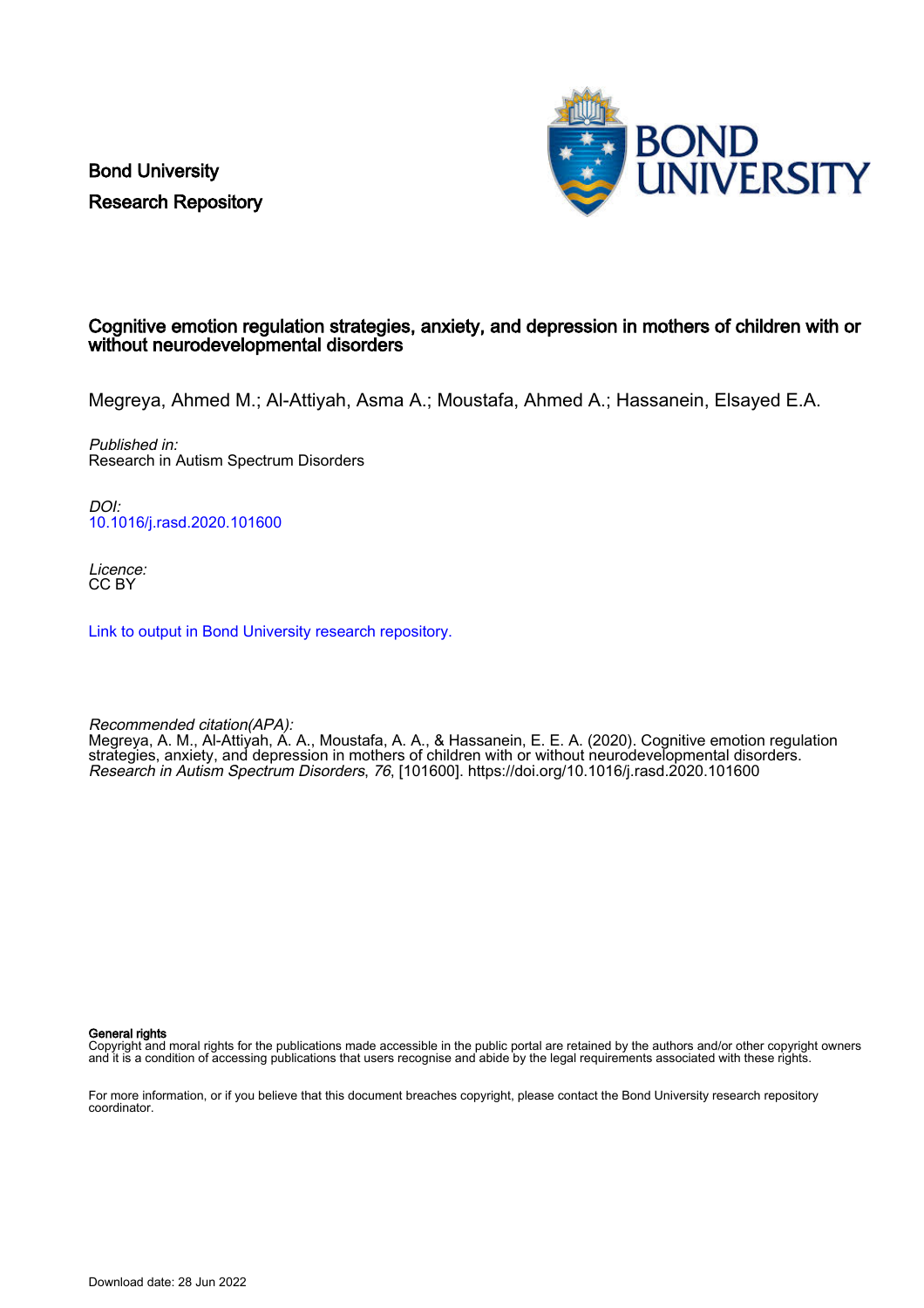Contents lists available at [ScienceDirect](http://www.sciencedirect.com/science/journal/17509467) 



# Research in Autism Spectrum Disorders

journal homepage: [www.elsevier.com/locate/rasd](https://www.elsevier.com/locate/rasd) 



# Cognitive emotion regulation strategies, anxiety, and depression in mothers of children with or without neurodevelopmental disorders



Ahmed M. Megreya<sup>[a,](#page-1-0) [\\*](#page-1-1)</sup>, Asm[a](#page-1-0) A. Al-Attiyah<sup>a</sup>, Ahmed A. Moustafa<sup>[b](#page-1-2)</sup>, Elsayed E.A. Hassanein<sup>a</sup>

<span id="page-1-2"></span><span id="page-1-0"></span><sup>a</sup>*Department of Psychological Sciences, College of Education, Qatar University, Doha, Qatar*  <sup>b</sup>*School of Social Sciences & Psychology, Western Sydney University, Sydney, Australia* 

# A R T I C L E I N F O

*Keywords:*  Cognitive emotion regulation strategies Anxiety Depression Maternity Children with autism spectrum disorder Children with intellectual disability

# ABSTRACT

*Background:* A large number of studies have examined psychological distress and emotion regulation (ER) in parents of children with Autism Spectrum Disorder (ASD). However, no study has previously examined "purely" cognitive ER strategies in parents of children with ASD compared to parents of children with other disabilities.

*Method:* The *Cognitive Emotion Regulation Questionnaire* (CERQ) along with anxiety and depression sub-scales of the *Personality Inventory for DSM-5* (PID-5) were administered online to three groups of mothers  $(N = 90)$  of children with either ASD or intellectual disability (ID) as well as mothers of typically developed (TD) children.

*Results:* Mothers of children with ASD experienced higher levels of anxiety and depression and reported less use of positive reappraisal, positive refocusing, and refocus on planning than mothers of TD children. In addition, mothers of children with ASD had a higher level of anxiety (but not depression) and a lower use of positive reappraisal than mothers of children with ID. Other CERQ strategies (self-blame, rumination, putting into perspective, catastrophizing, and otherblame) were used equally by all mothers. In addition, the patterns of correlations between cognitive ER strategies and anxiety and depression are generally consistent across the three groups of mothers; but anxiety and depression positively correlated with other-blame only in mothers of children with ASD.

*Conclusions:* Cognitive ER strategies correlated with anxiety and depression in mothers of children with ASD. Accordingly, effective intervention for psychological distress in families of children with ASD should aim to incorporate these strategies.

# **1. Introduction**

Parenthood is generally associated with a high level of stress (for a review see [Crnic & Low, 2002](#page-9-0)), but parents of children with disabilities experience much higher levels of stress than parents of typically developing (TD) children (for a review see [Watson,](#page-9-1) [Hayes, & Radford-Paz, 2011](#page-9-1)). Previous studies reported that parenting a child with Autism Spectrum Disorder (ASD) is more stressful than parenting TD children or children with other disabilities (for reviews see [Hayes & Watson, 2013](#page-9-2); [Porter & Loveland, 2019\)](#page-9-3), and mothers experience higher levels of stress than fathers ([Ang & Loh, 2019](#page-8-0); [Davis & Carter, 2008](#page-9-4)). The severity of parenting stress was not generally affected by the age of children with ASD; however, the stressors attributable to caring for pre-school-aged children were

<https://doi.org/10.1016/j.rasd.2020.101600>

Received 23 January 2020; Received in revised form 15 May 2020; Accepted 6 June 2020 Available online 17 June 2020

<span id="page-1-1"></span><sup>⁎</sup> Corresponding author at: Department of Psychological Sciences, College of Education, Qatar University, P.O. 2713, Doha, Qatar. *E-mail address:* [amegreya@qu.edu.qa](mailto:amegreya@qu.edu.qa) (A.M. Megreya).

<sup>1750-9467/ © 2020</sup> The Authors. Published by Elsevier Ltd. This is an open access article under the CC BY license (http://creativecommons.org/licenses/BY/4.0/).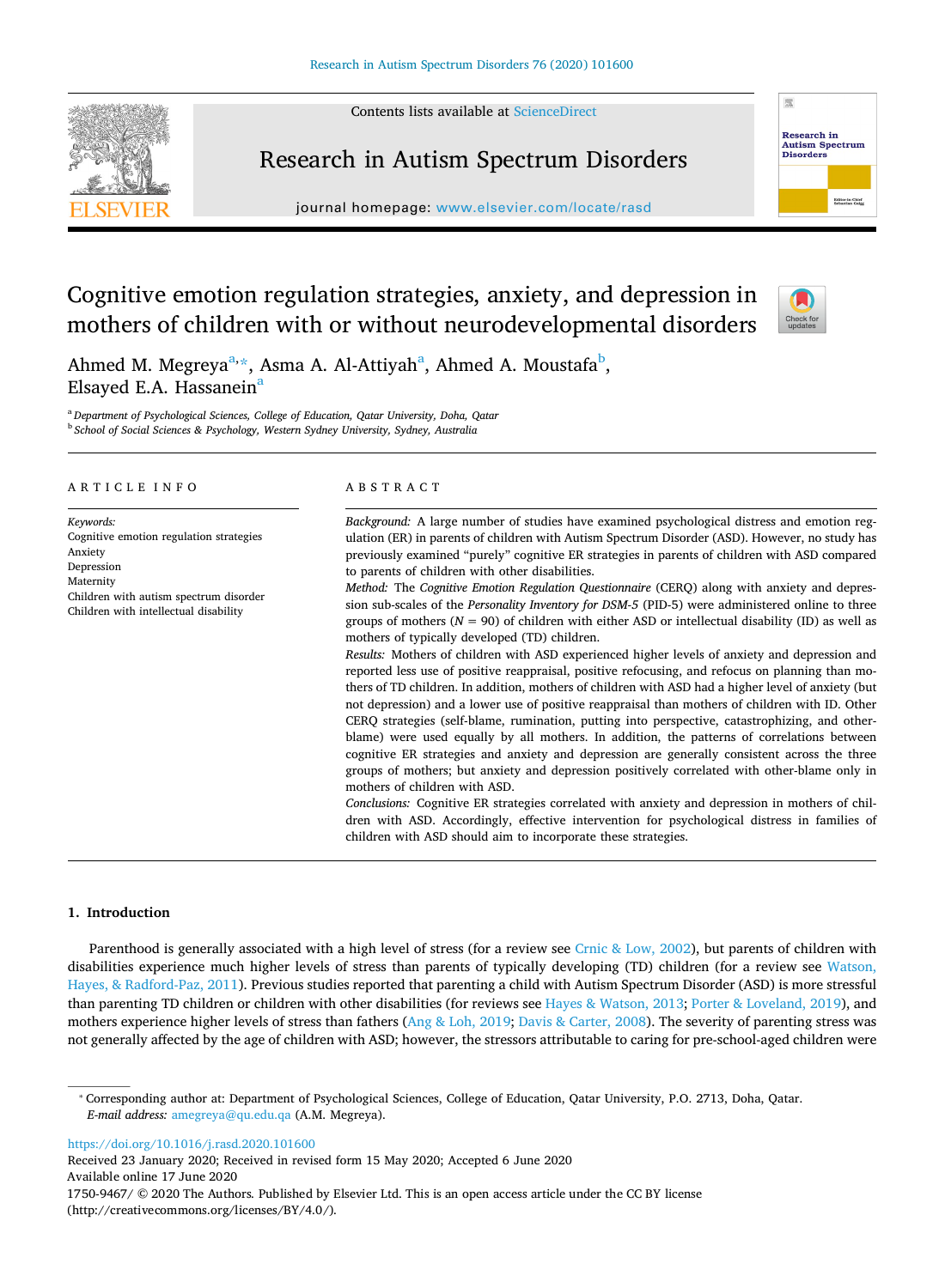mainly related to adaptive behaviors, whereas the stressors of caring for school-aged children were related to repetitive behaviors, sensory sensitivities, and problematic behaviors [\(Zheng, Grove, & Eapen, 2019\)](#page-9-5). Based on [Perry's \(2004\)](#page-9-6) model of stress in families of children with developmental disabilities, [Bluth, Roberson, Billen, and Sams \(2013\)](#page-8-1) have proposed a model for parenting stress due to caring for a child with ASD. This model posits that parental styles for reducing, maintaining, or exacerbating stress will moderate parenting stress and the impact of caring for children with ASD. Therefore, understanding how the parents of children with ASD regulate their emotions could have significant implications for improving mental health.

#### *1.1. Emotion regulation*

Emotion Regulation (ER) has been conceptualized as the processes or strategies through which individuals can modulate or manage which emotions they have, when they have them, and how these emotions are experienced and expressed ([Gross, 1998](#page-9-7)). These processes can be deliberate or automatic, extrinsic or intrinsic, conscious or unconscious, cognitive or behavioral, and successful or unsuccessful (for an extensive review see [Gross, 2014\)](#page-9-8). More adaptive ER strategies are associated with good health, positive affect, and improved social, cognitive, academic, and occupational performances, whereas less adaptive ER strategies are associated with health diseases, negative affect, and a range of impairments in daily life behaviors ([Garnefski, Kraaij, & Spinhoven,](#page-9-9) [2001;](#page-9-9) [Gross & John, 2003\)](#page-9-10). A meta-analysis by Aldao Nolen-Hoeksema, and Schweizer (2010) found that anxiety, depression, eating, and substance-related disorders were negatively associated with two adaptive ER strategies (problem-solving and reappraisal) and positively associated with three less-adaptive ER strategies (rumination, avoidance, and suppression). Interestingly, ER was found to mediate the relation between parents' psychological distress and sensitive parenting behaviors ([Carreras, Carter, Heberle, Forbes, &](#page-8-2) [Gray, 2019\)](#page-8-2), confirming an earlier suggestion offered by Dix in 1991 that ER is at the "heart" of parenting [\(Dix, 1991](#page-9-11)).

#### *1.2. ER in parents of children with ASD*

A large number of studies have examined the use of ER strategies in parents, especially mothers, of children with ASD using different ER scales, which measure a *mixture* of cognitive and behavioral ER strategies. These include the Brief COPE Inventory (e.g., see [Benson, 2010](#page-8-3), [2014](#page-8-4); [Hastings et al., 2005](#page-9-12); [Lai, Goh, Oei, & Sung, 2015](#page-9-13); [Seymour, Wood, Giallo, & Jellett, 2013\)](#page-9-14), the Coping Inventory for Stressful Situations (e.g., see [Dabrowska & Pisula, 2010](#page-9-15)), the Ways of Coping Questionnaire (e.g., see [Sivberg \(2002\),](#page-9-16) and the Emotion Regulation Questionnaire (e.g., see [Costa, Steffgen, & Ferringm, 2017](#page-9-17)).

For example, [Hastings et al. \(2005\)](#page-9-12) reported four ER strategies that were vastly used by parents of children with ASD: active avoidance coping, problem-focused coping, positive coping, and religious/ denial coping. Mothers reported more use of active avoidance and problem-focused coping strategies than fathers, but there were no gender differences in positive coping and religious/ denial coping strategies ([Hastings et al., 2005](#page-9-12)). However, [Lai et al. \(2015\)](#page-9-13) found that parents of children with ASD reported more use of active avoidance coping than parents of TD children, but both groups were comparable in the use of the other three coping strategies mentioned above. Parents of children with ASD also showed more use of distancing, self-control, social support, escapism, and problem solving than parents of children with TD children, but both groups were comparable in the use of confrontation, accepting responsibility, and reappraisal strategies [\(Sivberg, 2002](#page-9-16)). In addition, parents of children with ASD reported using fewer social diversion coping [\(Dabrowska & Pisula, 2010](#page-9-15)) and reappraisal strategies ([Costa et al., 2017](#page-9-17)) than parents of TD children.

An ER laboratory task was utilized to examine ER in parents of children with ASD ([Hirschler-Guttenberg, Golan, Ostfeld-Etzion, &](#page-9-18) [Feldman, 2015;](#page-9-18) [Ostfeld-Etzion, Golan, Hirschler-Guttenberg, Zagoory-Sharon, & Feldman, 2015\)](#page-9-19). For example, [Hirschler-Guttenberg](#page-9-18) [et al. \(2015\)](#page-9-18) found that parents of children with ASD, compared to parents of children with typical development, used less complex regulation facilitation strategies, including cognitive reappraisal and emotional reframing, and they employed simple tactics, such as physical comforting to manage fear and social gaze to maintain joy. However, [Ostfeld-Etzion et al. \(2015\)](#page-9-19) found that parents of children with ASD reported more use of cognitive reframing and emotional reflection than fathers (but not mothers) of TD children. In addition, using the face-to-face-still-face paradigm (a three-episode paradigm where parent-child free play is interrupted by elimination of communication, termed still face, followed by resuming play, termed reunion), [Ostfeld-Etzion et al. \(2015\)](#page-9-19) found that parents of children with ASD were more sensitive to their child's difficulties and employed greater amounts of simple, physical, and immediate regulation-facilitation behaviors.

Notably, all of these previously-discussed studies have investigated how parents of children with ASD regulate their emotions compared to parents of TD children ([Costa et al., 2017;](#page-9-17) [Hirschler-Guttenberg et al., 2015](#page-9-18); [Lai et al., 2015;](#page-9-13) [Ostfeld-Etzion et al., 2015](#page-9-19); [Sivberg, 2002\)](#page-9-16). Very few studies have previously examined the relative use of ER strategies among parents of children with ASD compared to parents of children with other disabilities. For example, [Dabrowska and Pisula \(2010\)](#page-9-15) found that parents of children with ASD had lower scores in social diversion coping than parents of TD children, but they had comparable scores with parents of children with Down syndrome. However, parents in the three groups had similar levels of use task-oriented, emotion-oriented, avoidance-oriented, and distraction strategies.

#### *1.3. ER and mental health problems in parents of children with ASD*

ER strategies were found to be associated with stress and mental health problems in parents of children with ASD (e.g., see [Benson, 2010](#page-8-3), [2014](#page-8-4); [Hastings et al., 2005;](#page-9-12) [Seymour et al., 2013\)](#page-9-14). Therefore, [Seymour et al. \(2013\)](#page-9-14) suggested that behavioral difficulties in children with ASD might contribute to parental fatigue, which may in turn influence the use of ineffective coping strategies and increased parental stress. Consistently, [Hastings et al. \(2005\)](#page-9-12) found that active avoidance coping, but not problem-focused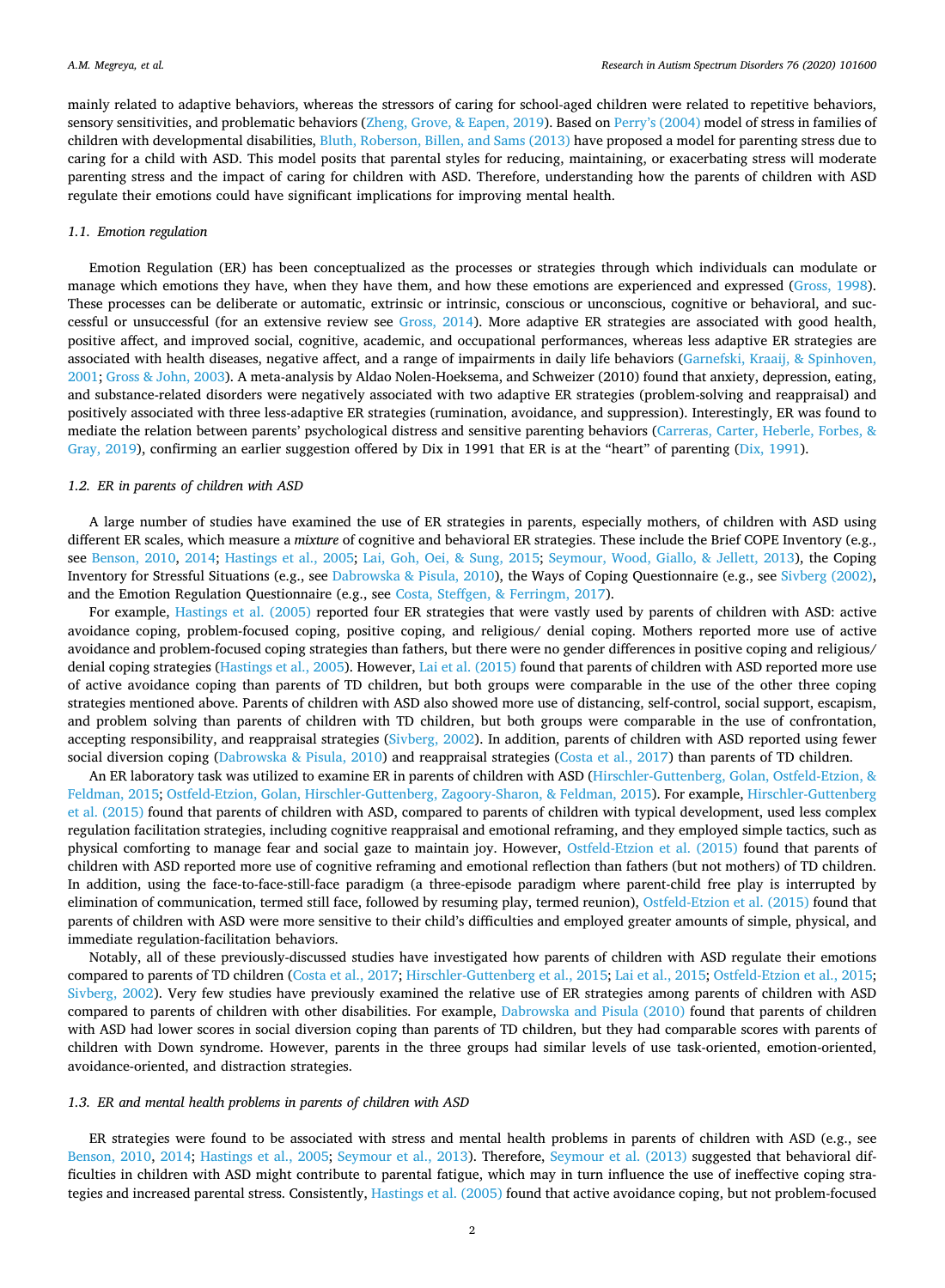coping, positively correlated with anxiety, depression, and parenting stress; and positive coping and religious/denial coping strategies negatively correlated with depression, but not with anxiety and parenting stress. These patterns of correlations were consistently observed in both mothers and fathers of children with ASD [\(Hastings et al., 2005\)](#page-9-12). In addition, the increased use of avoidant coping, interpersonal strain, disengagement, and distraction was associated with increased depression, anger, maladjustment, and reduced well-being, whereas cognitive reframing was associated with improved well-being ([2014,](#page-8-4) [Benson, 2010\)](#page-8-3).

More recently, [Ang and Loh \(2019\)](#page-8-0) found that active avoidance coping was a moderator between stress and depression in both fathers and mothers of children with ASD. In addition, [Hu, Han, Bai, and Gao \(2019\)\)](#page-9-20) reported positive correlations between ER difficulties and parenting stress in both mothers and fathers of children with ASD. Furthermore, parents with ER difficulties were more likely to experience parenting stress, which was, in turn, associated with less adaptive parenting behaviors (e.g., more overprotection and less childcare) and fewer optimal bonding behaviors [\(Hu et al., 2019](#page-9-20)).

# *1.4. The current study*

The present study examined, for the first time, how mothers of children with ASD, compared to mothers of children with ID and mothers of TD children, cognitively regulate their emotions using a range of cognitive ER strategies. Therefore, the results of this study will provide clinically useful information that could improve cognitive behavioral therapeutic techniques. [Garnefski et al.](#page-9-9) [\(2001\)](#page-9-9) defined these cognitive ER strategies as the general cognitive styles or thoughts that individuals use in order to manage and control their emotions during or after the experience of stressful events, including the following:

(1) Self-blame: blaming oneself for what has been experienced.

- (2) Acceptance: resigning oneself to what has happened.
- (3) Rumination: constant dwelling on the feelings and thoughts associated with a negative event.
- (4) Positive refocusing: thinking of other pleasant matters instead of the actual event.
- (5) Refocus on planning: considering potential steps to deal with negative events.
- (6) Positive reappraisal: attaching a positive meaning to the event in terms of personal growth.
- (7) Putting into perspective: playing down the seriousness of a negative event as compared with other events.
- (8) Catastrophizing: over-emphasizing the negativity of the events.
- (9) Other-blame: placing the blame for what one has experienced on others.

[Bruggink, Huisman, Vuijk, Kraaij, and Garnefski \(2016\)](#page-8-5) found that adults with ASD use more "other-blame" and less "positive reappraisal" than TD adults, but both groups similarly use the other cognitive ER strategies. However, to the best of our knowledge, there is no previous study that has examined cognitive ER strategies in parents of children with ASD.

The present study also aimed to replicate psychological distress (anxiety and depression) in mothers of children with ASD compared to mothers of children with ID and mothers of TD children. While the vast majority of psychological studies in general were conducted using Western participants (mostly Americans; see [Henrich, Heine, & Norenzayan, 2010](#page-9-21)), the present study was conducted using samples of mothers from an Arab country (Qatar). In addition, anxiety and depression were assessed using subscales of the *Personality Inventory for DSM-5* (PID-5; [Krueger, Derringer, Markon, Watson, & Skodol, 2012](#page-9-22)), which is a significant shift from categorical to dimensional models of psychopathology (Krueger & Markon, 2014). In this assessment, anxiety was defined as "feelings of nervousness, tenseness, or panic in reaction to diverse situations; frequent worry about the negative effects of past unpleasant experiences and future negative possibilities; feeling fearful and apprehensive about uncertainty; and expecting the worst to happen." Depression was defined as "feelings of being down, miserable, and/or hopeless; difficulty recovering from such moods; pessimism about the future; pervasive shame and/or guilt; feelings of inferior self-worth; and thoughts of suicide and suicidal behavior" (Krueger & Markon, 2014, p. 481).

The third aim of the present study was to investigate the associations between the cognitive ER strategies and psychological distress (anxiety and depression) in mothers of children with ASD compared to mothers of children with ID and TD children. These associations would further enhance our understanding of the impact of cognitive ER strategies on the psychological wellbeing of mothers of children with ASD specifically and children with neurodevelopmental disorders generally.

# **2. Method**

#### *2.1. Participants*

A total of ninety Qatari mothers ( $M_{\text{age}} = 38.9$  years,  $SD_{\text{age}} = 7.3$  years) volunteered to participate in this study: 30 mothers of children with ASD, 30 mothers of children with ID, and 30 mothers of TD children. Children were diagnosed with ASD (17 girls and 13 boys) and ID (16 girls and 14 boys) at the official hospital in Qatar (Hamed Medical Corporation; HMC) using the criteria of the Diagnostic and Statistical Manual of Mental Disorders (DSM–5). Notably, the DSM-5 diagnoses ASD as a single disorder rather than the older five sub-divisions of Pervasive Developmental Disorders, which include Autistic Disorder, Asperger's Disorder, Rett's Disorder, Childhood Disintegrative Disorder, and Pervasive Developmental Disorder Not Otherwise Specified [\(American Psychiatric](#page-8-6) [Association, 2013](#page-8-6)). The children were students in two special education institutions, Shafallah Center for Persons with Disability and Qatar Center for Autism and Special Needs, where a full profile of medical and psychological assessments are required for each student. None of children with ASD had ID as informed from their reports. TD Children (18 girls and 12 boys) were students in two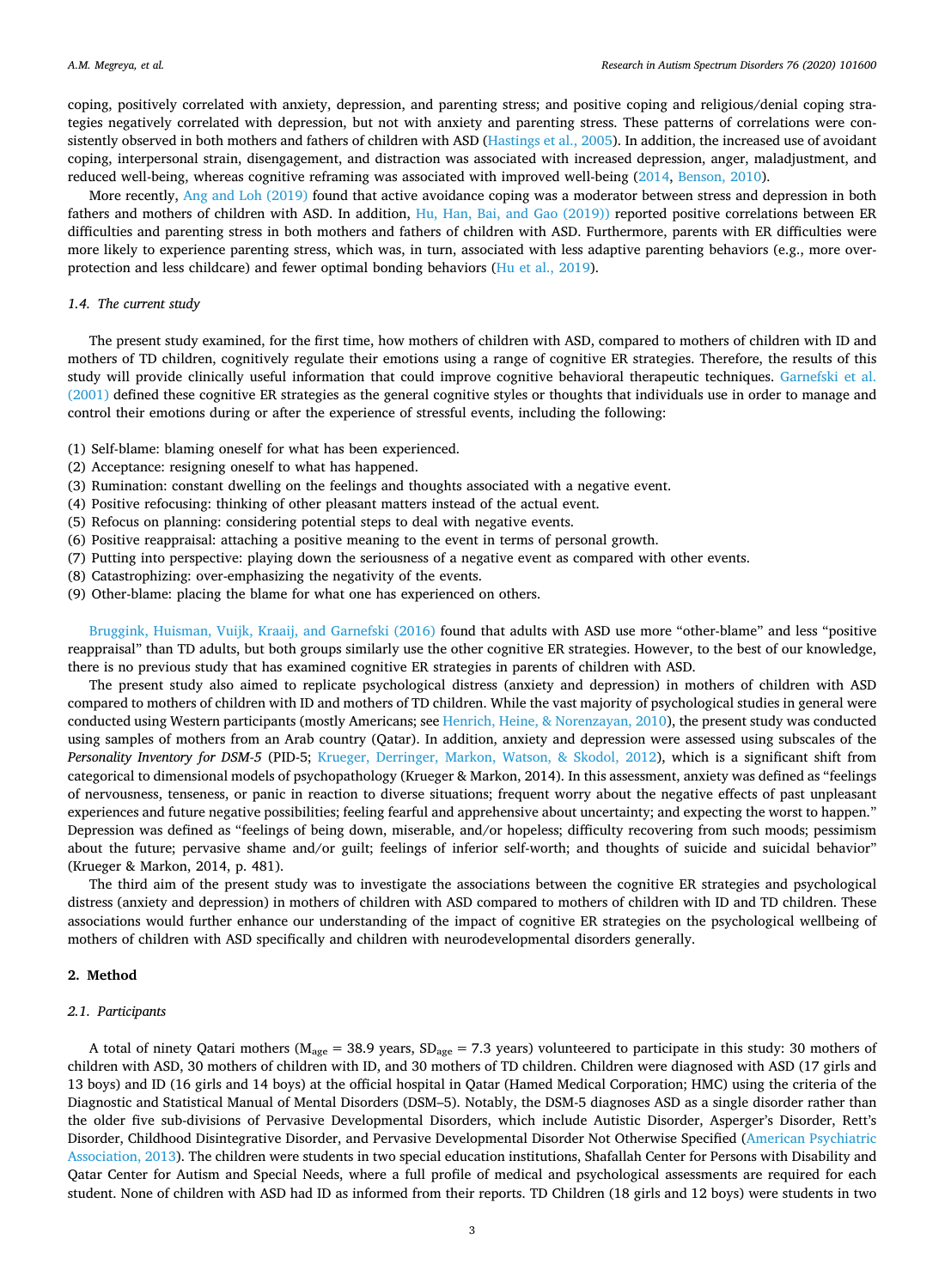#### <span id="page-4-0"></span>**Table 1**

| Descriptive statistics for some demographic variables for the families of mothers who participated in this study. |         |           |      |     |          |           |                                                |  |  |  |
|-------------------------------------------------------------------------------------------------------------------|---------|-----------|------|-----|----------|-----------|------------------------------------------------|--|--|--|
|                                                                                                                   | ASD     |           | ID   |     | TD       |           | comparisons                                    |  |  |  |
|                                                                                                                   | М       | <b>SD</b> | М    | SD  | M        | <b>SD</b> |                                                |  |  |  |
| Number of children                                                                                                | 3.4     | 1.4       | 4.1  | 1.8 | 4.2      | 2.4       | $F(2,87) = 1.55, p = 0.22$                     |  |  |  |
| Number of disabled children                                                                                       | $1.2\,$ | .5        | 1.4  | .6  | $\Omega$ | 0         | $F(2,87) = 84.55, p < 0.001; 1 & 2 > 3; 1 = 2$ |  |  |  |
| Child age (years)                                                                                                 | 6.8     | 1.8       | 7.9  | 2.6 | 6.8      | 2.8       | $F(2,87) = 2.43, p = 0.09$                     |  |  |  |
| Child birth order                                                                                                 | 2.1     | .9        | 2.7  | 1.9 | 3.2      | 2.4       | $F(2,87) = 1.95, p = 0.06$                     |  |  |  |
| Mother age (years)                                                                                                | 37.5    | 7.2       | 39.9 | 6.3 | 37.3     | 7.1       | $F(2,87) = 1.37, p = 0.26$                     |  |  |  |
| Father age (years)                                                                                                | 42.7    | 8.7       | 43.8 | 7.3 | 41.8     | 7.7       | $F(2,87) = 0.87, p = 0.64$                     |  |  |  |
| Mother education (years)                                                                                          | 14.5    | 2.8       | 15   | 2.2 | 13.5     | 2.4       | $F(2,87) = 2.86, p = 0.06$                     |  |  |  |

Descriptive statistics for some demographic variables for the families of mothers who participated in this study.

Father education (years) 14.5 3.2 16 1.4 14.8 2.6 *F* (2,87) = 2.95, *p* = 0.06 *Note*: ASD = Families of children with ASD; ID = Families of children with ID; TD = Families of typically developed children.

governmental primary schools (one for boys and one for girls). The gender of children was matched across the three groups ( $\chi^2$  < 1). [Table 1](#page-4-0) shows descriptive statistics for demographic variables for the families of these three groups of children.

As for inclusion and exclusion criteria, children with ASD or ID were selected according to four criteria: (i) an age range from 5 to 10; (ii) the absence of comorbid disorders as established from the students' profiles; (iii) native Arabic-speaking mothers; and (iv) mothers with a minimum of 12 years of education. The TD children met the same criteria in addition to matching the gender with the groups of children with disabilities.

### *2.2. Questionnaires*

# *2.2.1. Anxiety and Depression (Personality Inventory for DSM-5 (PID-5); [Krueger et al., 2012\)](#page-9-22)*

The symptoms of anxiety and depression was measured using the *PID-5* sub-scales of Anxiousness (9 items) and Depressivity (14 items). These self-report measures require participants to describe themselves using a 4-point Likert-type scale ranging from 0 (*very false or often false*) to 3 (*very true or often true*), and the scores of each sub-scale reflect the average of responses. There are no cut-off scores for the Personality Inventory for *DSM-5* (PID-5; [Krueger et al., 2012\)](#page-9-22). However, for clinical purposes, T scores might be calculated using the mean  $\pm 2$  standard deviations. An Arabic translation for the PID-5 has been validated in Qatar and a few other Arabic countries (see [Al-Attiyah, Megreya, Alrashidi, Dominguez-Lara, & alShirawi, 2017\)](#page-8-7). Cronbach's Alpha reliability coefficients of Anxiety and Depression were .89 and .92, respectively [\(Al-Attiyah et al., 2017](#page-8-7)). These high reliability rates were also replicated in the present study, in which Cronbach's Alphas were .82 and .85, respectively.

# *2.2.2. Cognitive Emotion Regulation Questionnaire (CERQ-short; [Garnefski & Kraaij, 2006\)](#page-9-23)*

The CERQ-short is an 18-item self-report measure of nine cognitive ER strategies (self-blame, acceptance, rumination, positive refocusing, refocus on planning, positive reappraisal, putting into perspective, catastrophizing, and other-blame), each of which involve two items. Participants are asked to rate how they cope with negative events using a 5-point Likert-type scale ranging from 1 (*almost never*) to 5 (*almost always*). Therefore, the scores of each subscale range between 2 and 10, and a high score reflects a primary use of a CERQ strategy. This questionnaire was developed using the same items of the original CERQ [\(Garnefski et al., 2001](#page-9-9)), which consisted of 32 items (4 items for each of the nine cognitive ER strategies). An Arabic version of the original CERQ has been validated in a range of Arab-speaking Middle East countries, including Qatar ([Megreya, Latzman, Al-Attiyah, & Alrashidi, 2016](#page-9-24); [Megreya,](#page-9-25) [Latzman, Al-Emadi, & Al-Attiyah, 2018\)](#page-9-25). The nine, two-item CERQ subscales were extracted using principal component analysis; and Cronbach's alpha reliability coefficients of the nine subscales were acceptable to high, ranging from .68 (acceptance) to .81 (positive reappraisal and catastrophizing) (see [Garnefski & Kraaij, 2006](#page-9-23)). In the present study, the Cronbach's Alpha reliability coefficients of the nine, two-item subscales were modest to good, ranging from .61 (positive reappraisal) to .77 (catastrophizing), with a mean alpha of .72.

# *2.3. Procedure*

The questionnaires were administered online using SurveyMonkey. The second author (A. A.) obtained permission from psychologists and social specialists in the centers and schools to contact all mothers to inform them about the nature and goals of the study and to obtain their approval to participate in the study. In addition, all mothers were asked to sign and return the IRB consent forms for their children.

# **3. Results**

# *3.1. Anxiety and depression*

[Fig. 1](#page-5-0) shows the averages of anxiety and depression in the three groups of mothers. In mothers of children with ASD or ID or TD children, anxiety ranged from 0.3 to 2.8, 0 to 2.5, and 0.2 to 2, respectively, whereas depression ranged from 0.1 to 3, 0 to 3, and 0.1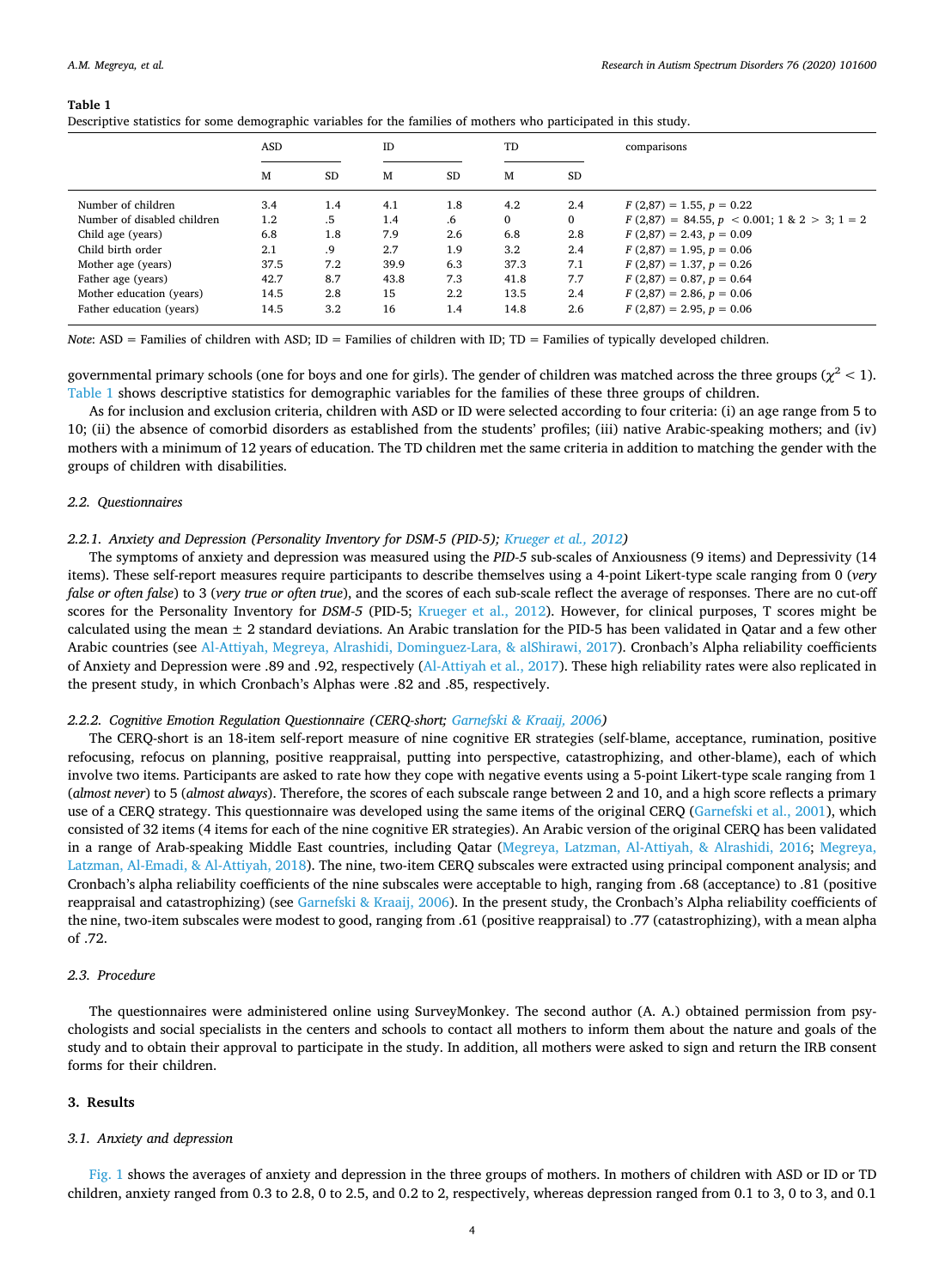<span id="page-5-0"></span>

**Fig. 1.** The averages of anxiety and depression among mothers of children with ASD, mothers of children with ID, and mothers of TD children.

to 1.7, respectively. Two, one-way Analyses of Variances (ANOVAs) revealed main effects for anxiety, *F* (2,87) = 6.53, *p =* .002, and  $\eta_p^2 = 0.13$ ; and depression, *F* (2,87) = 6.85, *p* = .002, and  $\eta_p^2 \le 0.14$  in mothers of children with ASD or ID or TD children, respectively. A Tukey HSD post-hoc test revealed that mothers of children with ASD had higher levels of anxiety and depression than mothers of TD children ( $qs = 5.03$  and  $5.21$ ,  $ps < 0.01$ , and Cohen's  $ds = 1.23$  and 1.11, respectively). In addition, mothers of children with ASD had higher levels of anxiety than mothers of children with ID ( $q = 3.32$ ,  $p = 0.05$ , and Cohen's  $d = 0.62$ ); but the depression level was similar in these two groups of mothers  $(q = 3.02, p = 0.09, \text{ and Cohen's } d = 0.50)$ . No other differences were found ( $q_s \ge 1.73$ ). Pearson correlation coefficients revealed strong positive associations between anxiety and depression in the three groups of mothers ( $rs \geq .70$ ,  $p < 0.001$ ).

### *3.2. The use of cognitive ER strategies*

[Fig. 2](#page-5-1) shows the averages of the maternal use of cognitive ER strategies. A series of one-way ANOVAs revealed significant main effects of Acceptance (*Fs* (2,87) = 3.69, *p* = .03,  $\eta_p^2 = 0.08$ ), positive refocusing (*Fs* (2,87) = 5.97, *p* = .004,  $\eta_p^2 = 0.12$ ), refocus on planning *(Fs* (2,87) = 5.95, *p* = .004,  $\eta_p^2 = 0.12$ ), and positive reappraisal *(Fs* (2,87) = 6.66, *p* = .002,  $\eta_p^2 = 0.13$ ). No main effects were found for the other strategies (*F*s (2,87)  $\geq 1.87$ ,  $ps \geq .17$ ,  $\eta_p^2 \geq 0.04$ ). Tukey HSD tests revealed that mothers of children with ASD reported lower use of positive reappraisal than mothers of children with ID (*q* = 4.03, *p* = .02, Cohen's *d* = 0.68) and mothers of TD children ( $q = 4.81$ ,  $p = .003$ , Cohen's  $d = 0.88$ ). In addition, mothers of children with ASD reported lower use of positive refocusing and refocus on planning than mothers of TD children (*q*s = 4.89 and 4.85, *p*s = .002 and .003, Cohen's *d*s = 0.89 and 0.87, respectively). Furthermore, mothers of children with ID reported higher use of Acceptance than mothers of TD children (*q* = 3.84, *p* = .02, Cohen's *d* = 0.65). No other significant comparisons were found ( $q_s \ge 0.78$ ).

# *3.3. The associations between cognitive ER strategies and anxiety and depression*

<span id="page-5-1"></span>[Table 2](#page-6-0) shows Pearson correlation coefficients among the cognitive ER strategies and anxiety and depression in the three groups



**Fig. 2.** The averages of frequent use of ER strategies among mothers of children with ASD, mothers of children with ID, and mothers of TD children. *Note*: Self = Self-blame; Acc = Acceptance; Rum = Rumination; PRef = Positive Refocusing; Plan = Refocus on Planning; PosR = Positive Reappraisal; Pers = Putting into Perspective; Cat = Catastrophizing; Other = Other-blame.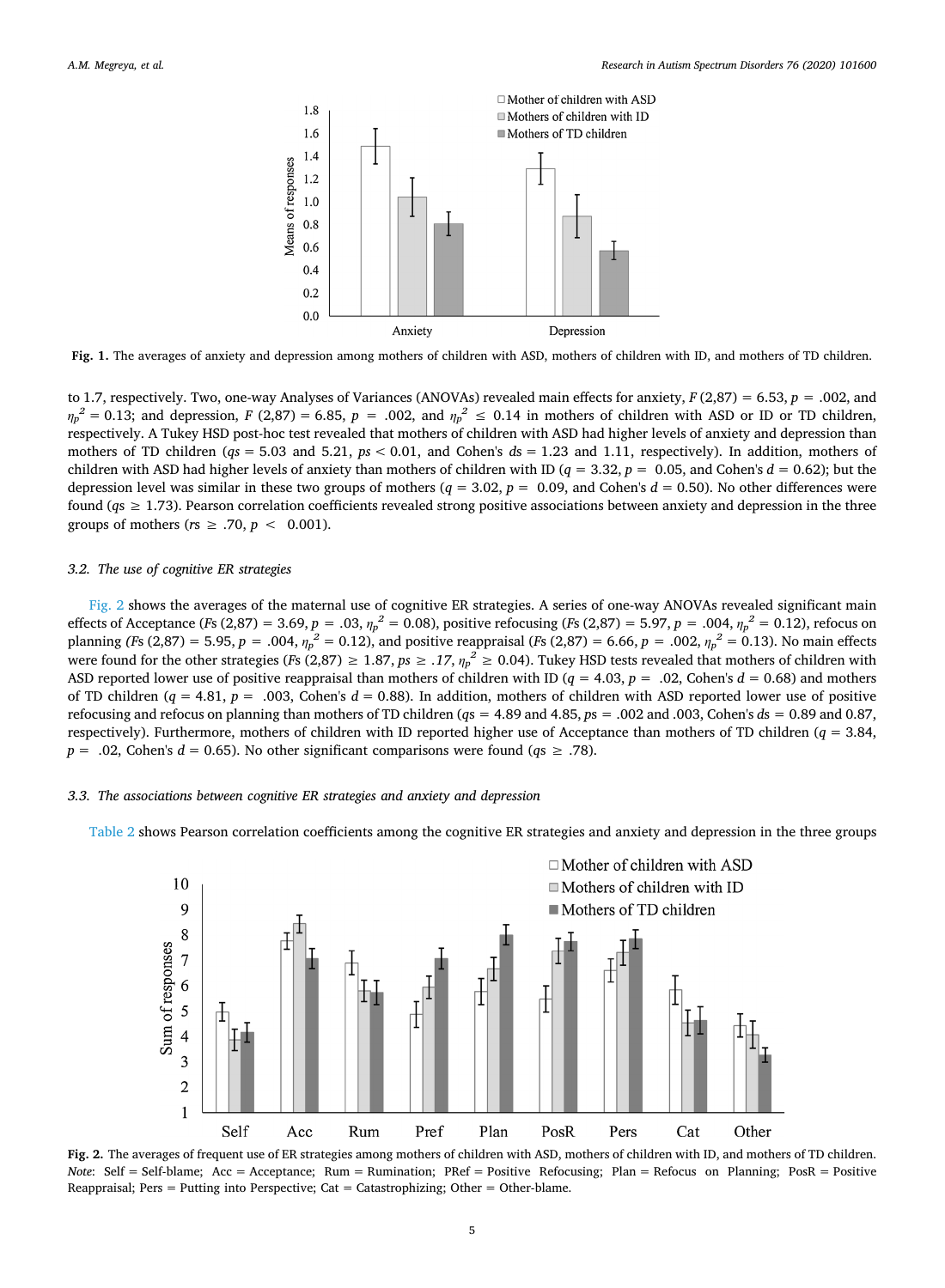#### <span id="page-6-0"></span>**Table 2**

Pearson correlation coefficients among the nine ER strategies and anxiety and depression in mothers with ASD, mothers of children with ID, and mothers of TD children.

|        | Mothers of children<br>with ASD |            | Mothers of children<br>with ID |            | Mothers of TD<br>children |            |
|--------|---------------------------------|------------|--------------------------------|------------|---------------------------|------------|
|        | Anxiety                         | Depression | Anxiety                        | Depression | Anxiety                   | Depression |
| Self.  | .12                             | .09        | .32                            | .28        | $.49**$                   | $.36*$     |
| Acc.   | .05                             | $-.08$     | $-.06$                         | $-.05$     | $-.17$                    | $-.05$     |
| Rum.   | $.43*$                          | $.44*$     | .25                            | $.37*$     | $.63**$                   | $.46*$     |
| PRef.  | $-.41*$                         | $-.43*$    | $-.66**$                       | $-.54**$   | $-.46*$                   | $-36*$     |
| Plan.  | $-.52**$                        | $-.47**$   | $-.30$                         | $-.64**$   | $-.46*$                   | $-.20$     |
| PosR.  | $-.58**$                        | $-.64**$   | $-.64**$                       | $-.74***$  | $-.58**$                  | $-.67**$   |
| Pers.  | $-.50**$                        | $-.43*$    | $-.46*$                        | $-.77**$   | $-.50**$                  | $-.30$     |
| Cat.   | $.55***$                        | $.62**$    | $.55***$                       | $.61***$   | $.62**$                   | $.40*$     |
| Other. | $.61**$                         | $.57**$    | .02                            | .07        | $-.20$                    | $-.29$     |

*Note*:  $* = p < 0.05$ ;  $** = p < 0.01$ ; Self = Self-blame; Acc = Acceptance; Rum = Rumination; PRef = Positive Refocusing; Plan = Refocus on Planning; PosR = Positive Reappraisal; Pers = Putting into Perspective; Cat = Catastrophizing; Other= Other-blame.

of mothers. In mothers of children with ASD, anxiety and depression were significantly associated with a high use of rumination, catastrophizing, and other-blame and a minimal use of positive refocusing, refocus on planning, positive reappraisal, and putting into perspective. In mothers of children with ID, anxiety and depression were significantly associated with a high use of catastrophizing and a minimal use of positive refocusing, positive reappraisal, and putting into perspective. In addition, depression, but not anxiety, was associated with a high use of rumination and a low use of refocus on planning. In mothers of TD children, anxiety and depression were significantly associated with a high use of self-blame, rumination, and catastrophizing and a low use of positive refocusing and positive reappraisal. In addition, anxiety, but not depression, was associated with a low use of refocus on planning and putting into perspective. Nevertheless, the use of self-blame did not correlate with anxiety and depression in mothers of children with ASD or ID. In addition, the use of acceptance did not correlate with anxiety and depression in all mother groups.

#### **4. Discussion**

In this study, we examined the relationship between the use of cognitive ER strategies and mental health problems (anxiety and depression) among three groups of mothers whose children were TD or diagnosed with two neurodevelopmental disorders (ASD or ID). The results showed that mothers of children with ASD experienced higher levels of anxiety than mothers of TD children and mothers of children with ID. In addition, mothers of children with ASD or ID had higher levels of depression than mothers of TD children; but mothers of children with ASD and mothers of children with ID had a comparable level of depression. Mothers of children with ASD reported a lower use of positive reappraisal than mothers of children with ID and mothers of TD children. In addition, compared to mothers of TD children, mothers of children with ASD reported lower use of positive refocusing and refocus on planning, whereas mothers of children with ID reported higher use of acceptance. Nevertheless, mothers in the three groups reported a comparable use of the other cognitive ER strategies: self-blame, rumination, putting into perspective, catastrophizing and otherblame. In addition, anxiety and depression were negatively correlated with positive refocusing and positive reappraisal, positively correlated with catastrophizing, and not correlated with acceptance. This pattern of correlations was consistent across the three groups of mothers. However, anxiety and depression positively correlated with other-blame only in mothers of children with ASD, whereas anxiety and depression positively correlated with self-blame only in mothers of TD children.

# *4.1. Anxiety and depression*

The results showed that mothers of children with ASD experienced higher levels of anxiety and depression than mothers of TD children (with effect sizes of 1.23 and 1.11; see [Fig. 1\)](#page-5-0). In addition, mothers of children with ASD experienced a higher level of anxiety than mothers of children with ID (with an effect size of .62); but both groups had a similar level of depression. Notably, this is the first study to replicate mental health problems in mothers of children with ASD in an Arabic-speaking, Middle Eastern country (Qatar). A meta-analysis of previous studies conducted on Western countries found that parents of children with ASD experienced more psychological distress than parents of TD children (with a mean effect size of 1.58) or parents of children with other disabilities (with a mean effect size of 0.64), especially Down Syndrome [\(Hayes & Watson, 2013\)](#page-9-2). Consistently, a review of studies conducted in Japan reported that mothers of children with ASD experienced greater psychological distress than mothers of TD children or those with other disabilities ([Porter & Loveland, 2019](#page-9-3)). Together, these results confirm that caring for a child with ASD is associated with a high level of psychological distress (anxiety and depression) across different cultures.

Therefore, interventions for families of children with ASD should target the attenuation of psychological distress that could enhance families' social functioning and mental health, which subsequently might facilitate improvements in ASD symptoms in their children [\(Enav et al., 2019](#page-9-26); [Fitzpatrick, McCrudden, & Kirby, 2019\)](#page-9-27). However, parents' psychological distress might not be completely attributed to the ASD in children. Rather, their own characteristics might explain part of their well-being issues (e.g., see [Herring et al., 2006\)](#page-9-28). For example, according to a stress model of parents of children with ASD, several individual resources such as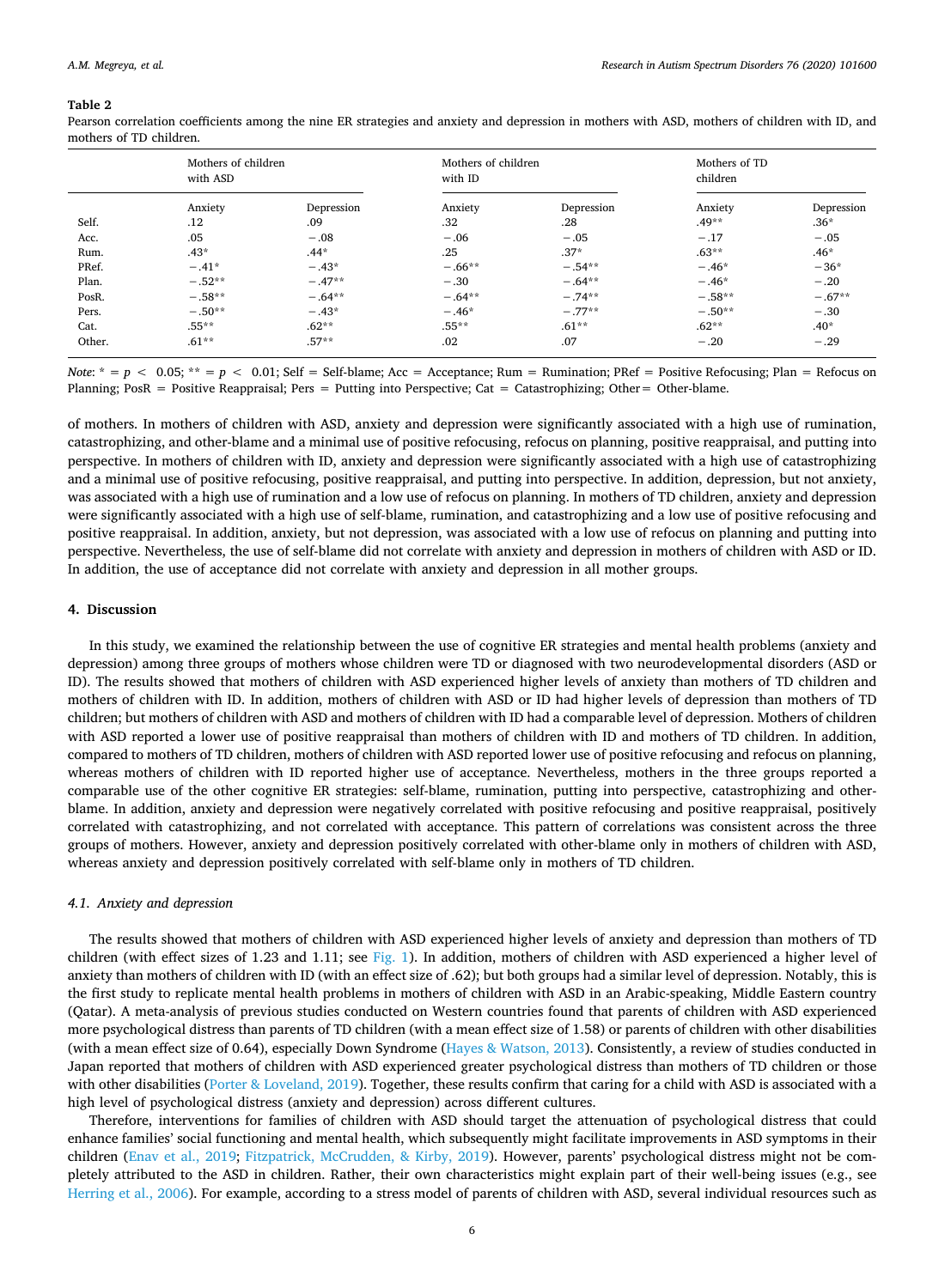personality traits and cognitive ER strategies moderate the impact of caring for children with ASD on parental psychological distress [\(Bluth et al., 2013](#page-8-1)).

# *4.2. Cognitive ER strategies*

This is the first study to examine cognitive ER strategies among mothers of children with ASD compared to mothers of children with ID and mothers of TD children (for reviews see [Ang & Loh, 2019;](#page-8-0) [Baker, Fenning, & Moffitt, 2019;](#page-8-8) [Hu et al., 2019](#page-9-20)). As shown in [Fig. 2](#page-5-1), mothers of children with ASD reported lower use of positive reappraisal than mothers of TD children (with an effect size of 0.88) and mothers of children with ID (with an effect size of 0.68). In addition, mothers of children with ASD reported lower use of positive refocusing and refocus on planning compared to mothers of TD children (with effect sizes of 0.89 and 0.87, respectively). However, mothers of children with ASD reported use of other cognitive ER strategies (self-blame, acceptance, rumination, putting into perspective, catastrophizing, and other-blame), similar to mothers of TD children and mothers of children with ID (see [Fig. 2\)](#page-5-1). Consistently, previous results found that parents of children with ASD reported higher usages of active avoidance [\(Lai et al., 2015](#page-9-13); [Sivberg, 2002\)](#page-9-16), problem solving ([Sivberg, 2002](#page-9-16)), cognitive reframing, and emotional reflection ([Ostfeld-Etzion et al., 2015](#page-9-19)) than parents of TD children. Conversely, they reported lower use of cognitive reappraisal ([Costa et al., 2017;](#page-9-17) [Hirschler-Guttenberg et al.,](#page-9-18) [2015\)](#page-9-18) and emotional reframing [\(Hirschler-Guttenberg et al., 2015](#page-9-18)) than parents of TD children. Together, these results support [Bluth](#page-8-1) [et al. \(2013\)](#page-8-1) model that cognitive ER strategies as individual resources could moderate the impact of caring for children with ASD on parental psychological distress.

#### *4.3. Anxiety, depression and cognitive ER strategies*

The present study showed that anxiety and depression in mothers of children with ASD were associated with high usages of rumination, catastrophizing, and other-blame (maladaptive strategies) and low usages of positive refocusing, refocus on planning, positive reappraisal, and putting into perspective (adaptive strategies). Consistently, previous studies found that psychological distress (anxiety, depression, and parenting stress) in parents of children with ASD was positively correlated with active avoidance coping ([Ang & Loh, 2019](#page-8-0); [Hastings et al., 2005\)](#page-9-12) and negatively correlated with cognitive reframing ([Benson, 2010](#page-8-3), [2014](#page-8-4)). As a result, [Seymour et al. \(2013\)](#page-9-14) suggested that behavioral difficulties in children with ASD might contribute to parental fatigue, which may lead to using less adaptive ER strategies and, consequently, increased parental psychological distress.

# *4.4. Implications*

The results of the present study suggest that targeting the enhancement of adaptive cognitive ER strategies in parents of children with ASD could lead to a reduction of maternal psychological distress. Consistently, [Hu et al. \(2019\)](#page-9-20) found that ER difficulties in parents of children with ASD were associated with heightened parental psychological distress. [Enav et al. \(2019\)](#page-9-26) proposed that one important resource in managing high levels of psychological distress in parents of children with ASD is ER, which in turn depends on mentalization or reflective functioning (i.e., the ability to recognize and understand one's own and others' mental states). [Enav et al.](#page-9-26) [\(2019, p. 1078\)](#page-9-26) argued that "higher levels of mentalization may be associated with the belief that emotions are malleable, which can in turn impact individuals' motivations to regulate their emotions." Accordingly, [Enav et al. \(2019\)](#page-9-26) examined the effectiveness of a mentalization-based intervention for parents of children with ASD and found that this intervention led to increments of parents' reflective functioning and self-efficacy.

[Enav et al. \(2019\)](#page-9-26) found that the mentalization-based intervention not only improves parents' functioning but significantly reduces the behavioral and emotional symptoms in their children. Consistently, [Hu et al. \(2019\)](#page-9-20) found that ER difficulties in parents of children with ASD were associated with heightened parenting stress, which was in turn was associated with less adaptive parenting behaviors. In addition, [Carreras et al. \(2019\)](#page-8-2) found that difficulties in ER mediate the relationship between psychological distress and parenting behaviors; and that ER was more strongly related to sensitive parenting than was parents' psychological distress. [Carreras](#page-8-2) [et al. \(2019\)](#page-8-2) suggested that the detrimental effect of parents' psychological distress over their ER capacities might be a mechanistic pathway by which psychological distress impacts parenting behaviors rather than distress itself.

Further evidence indicates that parenting styles modulates ER in children (for reviews see [Morris, Silk, Steinberg, Myers, &](#page-9-29) [Robinson, 2007](#page-9-29); [Rutherford, Wallace, Laurent, & Mayes, 2015\)](#page-9-30). A tripartite model proposed that parent and child characteristics interact with each other, using three main processes (observation, parenting practices, and family emotional climate) to affect ER strategies in children [\(Morris et al., 2007\)](#page-9-29). [Bariola, Hughes, and Gullone \(2012\)](#page-8-9) found that maternal use of ER expressive suppression was significantly predictive of a child's use of expressive suppression. Longitudinal studies reported bidirectional parent-child relationships between parenting behaviors and children's emotional and behavioral problems ([Lengua & Kovacs, 2005;](#page-9-31) [Shaffer,](#page-9-32) [Lindhiem, Kolko, & Trentacosta, 2013\)](#page-9-32). For example, parents' inconsistent discipline increased negative emotionality in their children, while children's irritability evoked inconsistent discipline in their parents [\(Lengua & Kovacs, 2005\)](#page-9-31). In addition, parent's timid discipline predicted oppositional defiant disorder in their children, whereas children's oppositional defiant disorder predicted increased timid discipline in their parents ([Burke, Pardini, & Loeber, 2008\)](#page-8-10).

Based on these bidirectional parent-child relationships ([Lengua & Kovacs, 2005;](#page-9-31) [Shaffer et al., 2013](#page-9-32)), a lower use of adaptive cognitive ER strategies by mothers of children with ASD suggest that their children could also have problems using those specific adaptive cognitive ER strategies. Individuals with ASD showed more ER difficulties and consistently self-reported or demonstrated a less adaptive pattern of ER strategy use (for reviews see [Cai, Richdale, Uljarevic, Dissanayake, & Samson, 2018](#page-8-11); [Cibralic, Kohlhoff,](#page-8-12)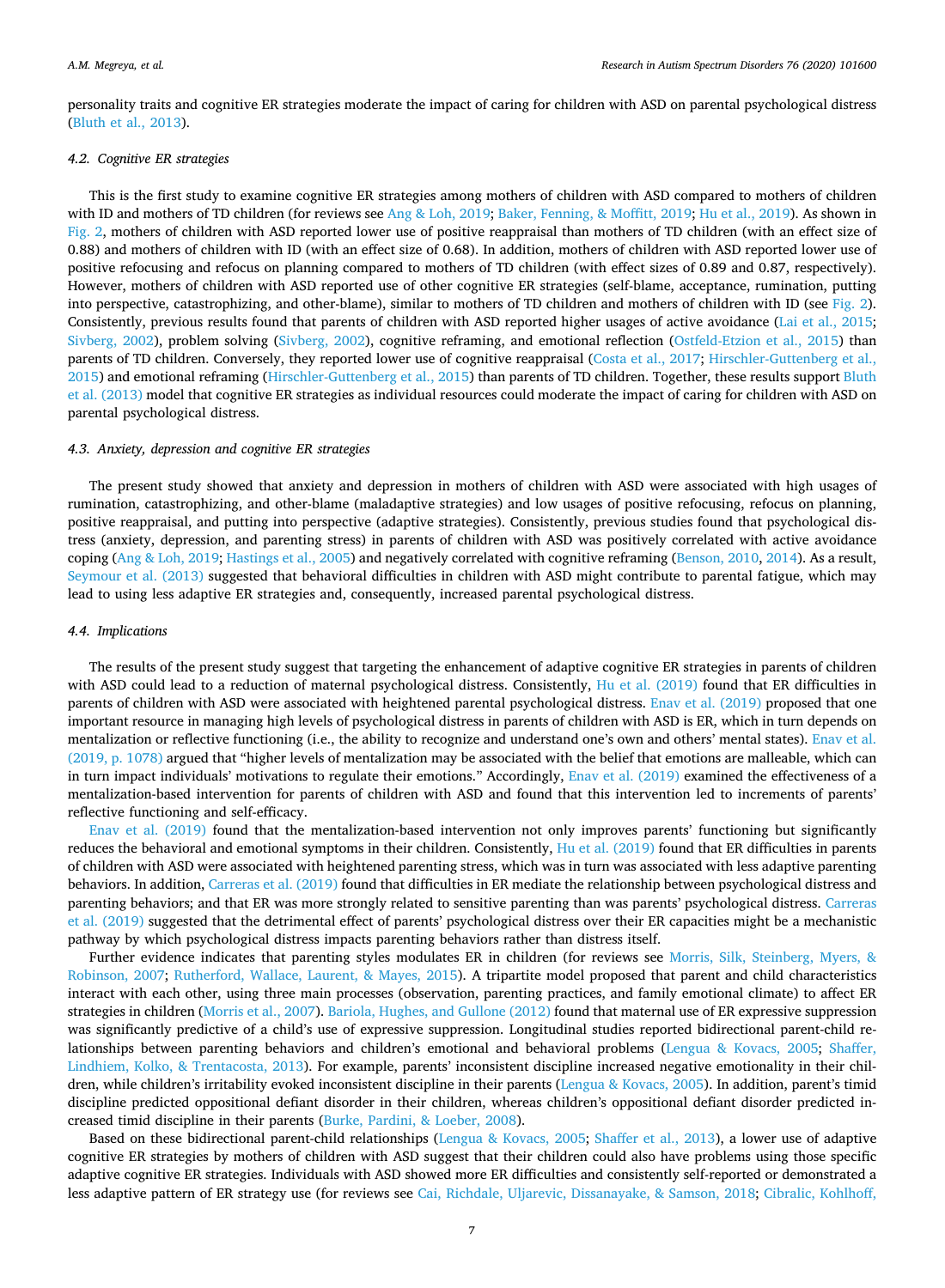[Wallace, McMahon, & Eapen, 2020](#page-8-12) in press; [Mazefsky et al., 2013\)](#page-9-33). Using the CERQ, [Bruggink et al. \(2016\)](#page-8-5) found that adults with ASD use less "positive reappraisal" than TD adults. Therefore, interventions for parental psychological distress due to caring for children with ASD should not only improve parental use of adaptive cognitive ER strategies, but could lead to improvements in their mental health and in ER capabilities in their children.

#### *4.5. Limitations and future studies*

This study has a number of limitations. The use of cognitive ER strategies was examined only in mothers; however, previous studies found that ER difficulties in both mothers and fathers of children with ASD influenced parenting stress and parenting be-haviors (e.g., [Ang & Loh, 2019;](#page-8-0) [Hu et al., 2019](#page-9-20)). In addition, the associations among anxiety, depression, and cognitive ER strategies were only correlational and thus could not provide any information on causality. Therefore, future studies need to examine cognitive ER strategies in both mothers and fathers of children with ASD and their associations with parenting stress, using more sophisticated modelling techniques. It is also important to examine the bidirectional relationships between cognitive ER strategies in families of children with ASD.

# *4.6. Summary and conclusions*

Despite these limitations, this is the first study to examine the use of cognitive ER strategies and their associations with anxiety and depression in mothers of children with ASD compared to mothers of TD children or mothers of children with ID. The results showed that mothers of children with ASD experienced a higher level of psychological distress (anxiety and depression) and reported lower use of positive reappraisal, positive refocusing, and refocus on planning than mothers of TD children. In addition, mothers of children with ASD had a higher level of anxiety, but not depression, and a lower use of positive reappraisal than mothers of children with ID. Other cognitive ER strategies (self-blame, rumination, putting into perspective, catastrophizing, and other-blame) were equally used by mothers of children with ASD, mothers of children with ID, and mothers of TD children. Importantly, however, anxiety and depression positively correlated with other-blame *only* in mothers of children with ASD, suggesting that this cognitive strategy might moderate the impact of caring for children with ASD on parental psychological distress. Future studies need to examine this suggestion. In sum, the results of the present study support the suggestions that ER might lie at the "heart" of parenting [\(Carreras et al., 2019](#page-8-2); [Dix, 1991\)](#page-9-11), and effective interventions for parenting stress in families of children with ASD should aim to increase the use of adaptive cognitive ER strategies.

# **CRediT authorship contribution statement**

**Ahmed M. Megreya:** Conceptualization, Methodology, Formal analysis, Writing - original draft, Writing - review & editing. **Asma A. Al-Attiyah:** Data curation. **Ahmed A. Moustafa:** Writing - review & editing. **Elsayed E.A. Hassanein:** Data curation, Writing review & editing.

# **Appendix A. Supplementary data**

Supplementary material related to this article can be found, in the online version, at doi:[https://doi.org/10.1016/j.rasd.2020.](https://doi.org/10.1016/j.rasd.2020.101600) [101600.](https://doi.org/10.1016/j.rasd.2020.101600)

#### **References**

<span id="page-8-7"></span>[Al-Attiyah, A. A., Megreya, A. M., Alrashidi, M., Dominguez-Lara, S. A., & alShirawi, A. \(2017\). The psychometric properties of an Arabic version of the Personality](http://refhub.elsevier.com/S1750-9467(20)30090-8/sbref0005) [Inventory for DSM-5 \(PID-5\) across three Arabic-speaking Middle Eastern countries.](http://refhub.elsevier.com/S1750-9467(20)30090-8/sbref0005) *International Journal of Culture and Mental Health, 10*, 197–205.

<span id="page-8-6"></span><span id="page-8-0"></span>American Psychiatric Association (2013). *[Diagnostic and statistical manual of mental disorders: DSM-5.](http://refhub.elsevier.com/S1750-9467(20)30090-8/sbref0010)* Washington, DC: American Psychiatric Publishing. [Ang, K. Q. P., & Loh, P. R. \(2019\). Mental health and coping in parents of children with Autism Spectrum disorder \(ASD\) in Singapore: An examination of gender role in](http://refhub.elsevier.com/S1750-9467(20)30090-8/sbref0015) caring. *[Journal of Autism and Developmental Disorders, 49](http://refhub.elsevier.com/S1750-9467(20)30090-8/sbref0015)*, 2129–2145.

<span id="page-8-8"></span>Baker, J. K., Fenning, R. M., & Moffitt, J. (2019). Cross-sectional examination of the internalization of emotion co-regulatory support in children with ASD. *Journal of [Autism and Developmental Disorders, 49](http://refhub.elsevier.com/S1750-9467(20)30090-8/sbref0020)*, 4332–4338.

<span id="page-8-9"></span>[Bariola, E., Hughes, E. K., & Gullone, E. \(2012\). Relationships between parent and child emotion regulation strategy use: A brief report.](http://refhub.elsevier.com/S1750-9467(20)30090-8/sbref0025) *Journal of Child and Family [Studies, 21](http://refhub.elsevier.com/S1750-9467(20)30090-8/sbref0025)*, 443–448.

<span id="page-8-3"></span>[Benson, P. R. \(2010\). Coping, distress, and well-being in mothers of children with autism.](http://refhub.elsevier.com/S1750-9467(20)30090-8/sbref0030) *Research in Autism Spectrum Disorders, 4*, 217–228.

<span id="page-8-4"></span>[Benson, P. R. \(2014\). Coping and psychological adjustment among mothers of children with ASD: An accelerated longitudinal study.](http://refhub.elsevier.com/S1750-9467(20)30090-8/sbref0035) *Journal of Autism & Developmental Disorder, 44*[, 1793–1807](http://refhub.elsevier.com/S1750-9467(20)30090-8/sbref0035).

<span id="page-8-1"></span>[Bluth, K., Roberson, P. N., Billen, R. M., & Sams, J. M. \(2013\). A stress model for couples parenting children with autism spectrum disorders and the introduction of a](http://refhub.elsevier.com/S1750-9467(20)30090-8/sbref0040) mindfulness intervention. *[Journal of Family Theory & Review, 5](http://refhub.elsevier.com/S1750-9467(20)30090-8/sbref0040)*, 194–213.

<span id="page-8-5"></span>[Bruggink, A., Huisman, S., Vuijk, R., Kraaij, V., & Garnefski, N. \(2016\). Cognitive emotion regulation, anxiety and depression in adults with autism spectrum disorder.](http://refhub.elsevier.com/S1750-9467(20)30090-8/sbref0045) *[Research in Autism Spectrum Disorders, 22](http://refhub.elsevier.com/S1750-9467(20)30090-8/sbref0045)*, 34–44.

<span id="page-8-10"></span>[Burke, J. D., Pardini, D. A., & Loeber, R. \(2008\). Reciprocal relationships between parenting behavior and disruptive psychopathology from childhood through](http://refhub.elsevier.com/S1750-9467(20)30090-8/sbref0050)  adolescence. *[Journal of Abnormal Child Psychology, 36](http://refhub.elsevier.com/S1750-9467(20)30090-8/sbref0050)*, 679–692.

<span id="page-8-11"></span>[Cai, R. Y., Richdale, A. L., Uljarevic, M., Dissanayake, C., & Samson, A. C. \(2018\). Emotion regulation in autism spectrum disorder: Where we are and where we need to](http://refhub.elsevier.com/S1750-9467(20)30090-8/sbref0055) go. *[Autism Research, 11](http://refhub.elsevier.com/S1750-9467(20)30090-8/sbref0055)*, 962–978.

<span id="page-8-2"></span>[Carreras, J., Carter, A. S., Heberle, A., Forbes, D., & Gray, S. A. O. \(2019\). Emotion regulation and parent distress: Getting at the heart of sensitive parenting among](http://refhub.elsevier.com/S1750-9467(20)30090-8/sbref0060) [parents of preschool children experiencing high sociodemographic risk.](http://refhub.elsevier.com/S1750-9467(20)30090-8/sbref0060) *Journal of Child and Family Studies, 28*, 2953–2962.

<span id="page-8-12"></span>[Cibralic, S., Kohlhoff, J., Wallace, N., McMahon, C., & Eapen, V. \(2020\). A systematic review of emotion regulation in children with Autism Spectrum disorder \(in](http://refhub.elsevier.com/S1750-9467(20)30090-8/sbref0065)